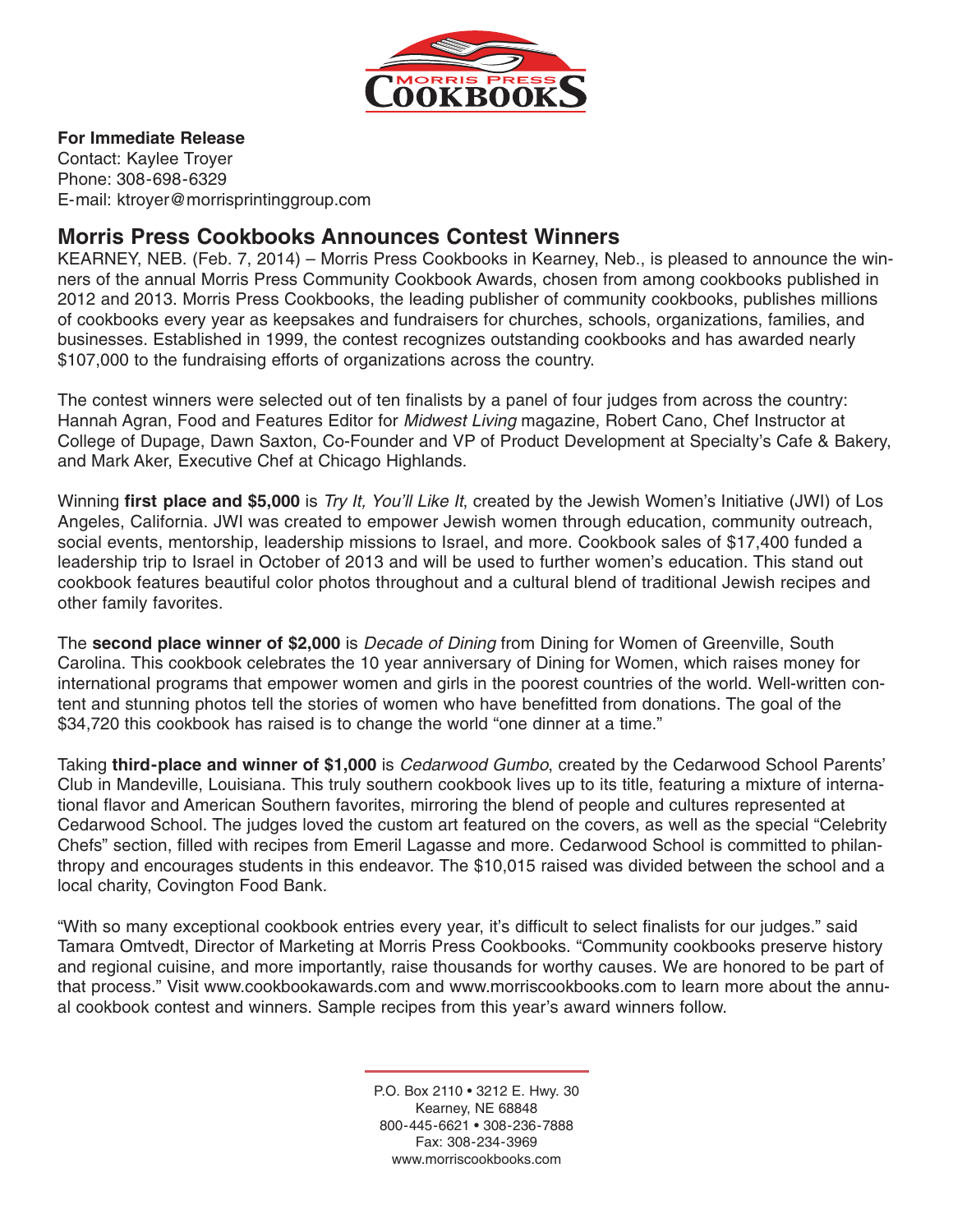# **First-Place Winner** *Try It, You'll LIke It*

### **Meira's Famous Challah**

from Lori Palatnik

3 T. yeast (or 3 pkgs.)<br>1 T. plus  $\frac{3}{4}$  c. brown sugar, divided 1 c. golden raisins 1 T. plus  $\frac{3}{4}$  c. brown sugar, divided 4 eggs, slightly beaten plus 1 additional 7 c. white flour egg for wash **7 c. whole wheat flour** ¾ c. oil Sesame or poppy seeds (opt.) 2¼ c. warm water

Dissolve yeast in "soup-sized bowl" of warm water (about 1 cup) with 1 tablespoon brown sugar. Set aside to "bubble up." In a large bowl, combine 4 eggs, oil,  $\frac{3}{4}$  cup brown sugar, 2  $\frac{1}{4}$  cup warm water, salt, and raisins. Add the yeast mixture and stir together. Add flour, alternating a couple cups of white with whole wheat. Use your hands and keep adding flour (you may need a little more), until the dough doesn't stick to your hands. Remove the dough and knead just a couple minutes. Add some oil to the bowl and place dough mixture back in, turning it over so that all sides are coated with oil. Take a towel dampened with warm water and cover the container. Let rise at least 1 hour. Punch down. Divide dough into 6 equal pieces while reciting a bracha (blessing). Next, separate each of the 6 pieces into 3 more pieces. Roll out pieces into long strips and braid. Brush with egg wash (1 whole egg slightly beaten) and sprinkle with sesame or poppy seeds, if desired. Place on an oiled baking pan. Bake in preheated oven at 350° for approximately 20 minutes or until challahs are golden brown and sound hollow when tapped. Makes about 6 loaves.

**Note:** After my first child was born in Toronto, my friend, Meira, told me it was time to learn how to make challah. "No!" I said, "The recipe is too long, things have to rise!" She came over and made it in front of me and I have been doing the mitzvah ever since. Now she is a grandmother and living in The Old City of Jerusalem.

#### **For more information about** *Try It, You'll Like It***, please contact:**

Sheri Levy 818-515-0111 sheri@activatemarketing.net